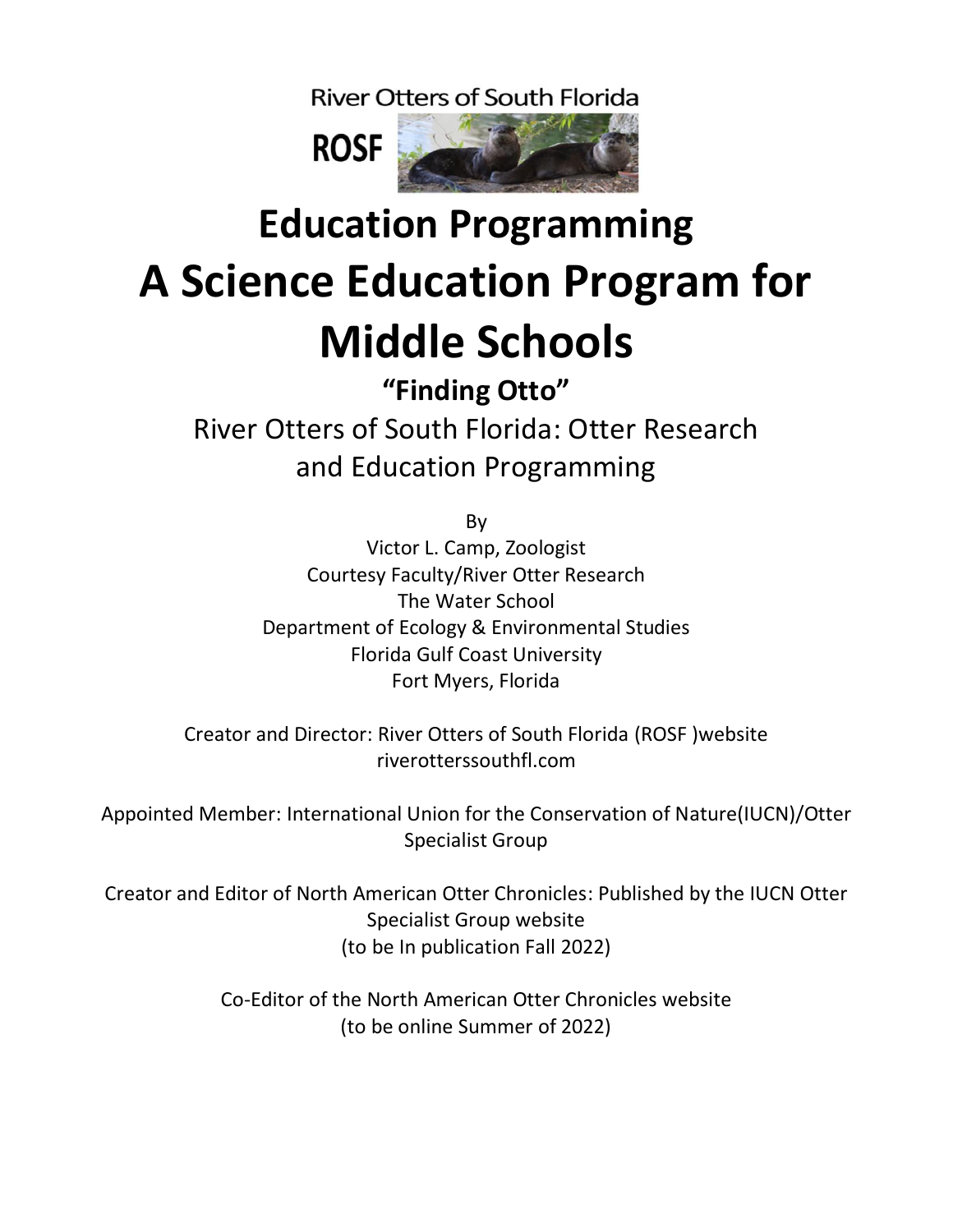## **Table of Contents**

| II. A Program Description of "Finding Otto": A Science Education Program for Middle Schools1-2 |  |
|------------------------------------------------------------------------------------------------|--|
|                                                                                                |  |
| IV. The Role of the Education Volunteer and the Available Education Volunteer Positions3       |  |

## **"Finding Otto" A Science Education Program for Middle Schools**

#### **I. Introduction**

This is an education program that provides an opportunity for middle school students (6-8) to learn about river otters in south Florida. The program is to be developed and implemented in two Collier and two Lee county middles schools in Southwest Florida. The program will also serve as a pilot for expansion into other middle schools, and possibly high schools, in south Florida. An important question to ask is: Why is this education project being attempted to develop and implement? The answer is, the River Otters of South Florida (ROSF) website wishes to fulfill its mission "To aid our understanding and interest in the biology, behavior, ecology, and the conservation issues impacting the river otter in Florida, particularly south Florida, and to help educate ourselves, our children, and others about otters worldwide." The "Finding Otto" Science Education Program for Middle Schools would provide a foundation for the active education programs our children need, worldwide, to gain a personal opportunity to have a lasting connection to the living world. The ROSF website realizes implementation of some education programs or activities requires the resources provided by volunteers, the support and the involvement of the academic community, and the generosity of benefactors. What follows should provide you an overview of the "Finding Otto" education program and the support that can be provided by volunteers and the academic community. To offer a strategy how involve benefactors, at this point, would be premature. Once the Collier and Lee county school districts offer their support to this education project the necessary fundraising can begin.

### **II. "Finding Otto": A Science Education Project for Middle Schools**

A. The name of the project is "Finding Otto". This program is focused on a scientific investigation of otter presence and activities observed by Junior Otter Spotter II's (job description follows) At each middle school the students will:

1. Learn about and how to develop and implement a research investigation using the principles of the scientific method.

2. Work together and with specific teachers in the development and implementation of this program at their respective schools

3. Communicate with and visit other middle schools involved in the same project and discuss the development and progress of their respective projects

4. Then present a program, at their middle school, about the results of their investigation 5. Review the content and methodology of their completed project and provide a written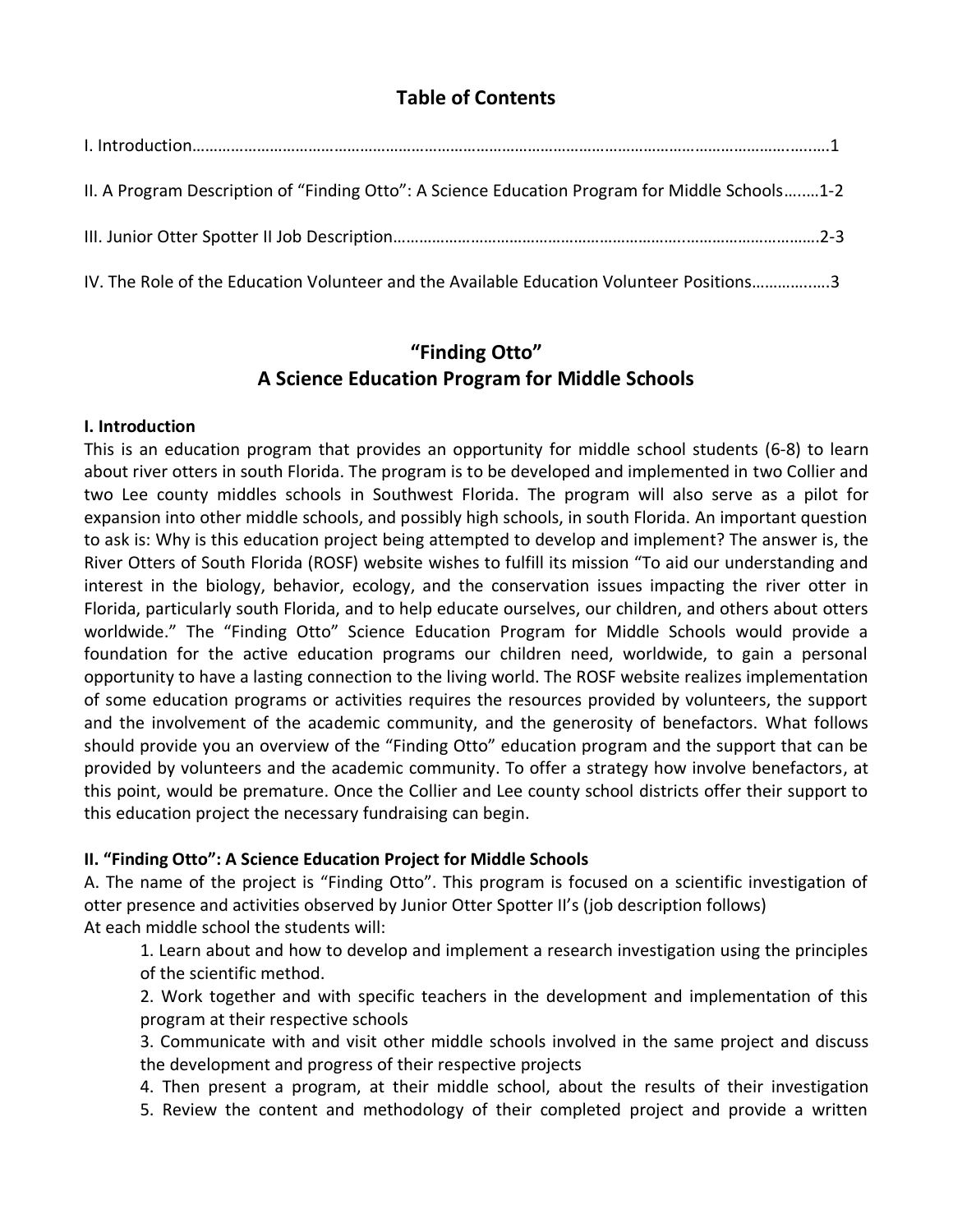proposal on how the program could more effectively developed and implemented by future Junior Otter Spotter II's

B. Potential middle school participants will be solicited through the involved middle schools with the assistance of individuals involved with the River Otters of South Florida: Otter Research and Otter Education Programming.

C. Prior to initiating recruitment of the Junior Otter Spotter II's the middle schools must be defined and the education program accepted for development and implementation by the selected middle schools D. Only students living in the following cities should apply: Ft. Myers, San Carlos Park, Estero, Bonita Springs, and Naples.

-1-

E. Participating Junior Otter Spotter II's must reside in or have access to communities where river otters have been observed to inhabit or are frequently visited by river otters. A list of these communities is being compiled and will be made available to Collier and Lee county middle schools surveyed for interest in participating in this education project.

F. Due to limited supervisory resources this Junior Otter Spotter II education program will be restricted to a maximum of 6 students at each of the four participating middle schools. However, this does not eliminate middle school students, at participating schools, from assisting the Junior Otter Spotter IIs in their school. The activities of these Junior Otter Spotter II assistants will be overseen and guided by participating school educators and Otter Spotter adults involved with the River Otters of South Florida: Otter Research and Otter Education Programming initiatives.

**III. VOLUNTEER JOB DESCRIPTION** (River Otters of South Florida Volunteer: Otter Research and Otter Education Programing)

**Note:** This is a student volunteer opportunity for Middle School students (6-8) and is directly related to an education program to be developed for two Collier and two Lee county middles schools about river otters.

### **Name of Position**: **Junior Otter Spotter II** (education programming)

**Job Description:** A Junior Otter Spotter II (JOS II), like an Otter Spotter (OS), is also an observer and recorder of river otter presence and activity. The JOS II Investigates areas near his/her residence for the presence of river otters and records their otter observations on an "Otter Observation Record Sheet". This also includes any otter observation made away from the primary area(s) where the JOS II is making observations. Depending upon the situation and needs of the JOS II the activities of the JOS II are guided by any or all the following individuals: Otter Spotter (OS), Otter Spotter Captain (OSC), and/or the Junior Otter Spotter II Supervisor (Middle Schools). The JOS II will work with other JOS II's and help each other develop a comprehensive description of otter presence and activity in the areas they are making their otter observations. The JOS II will also keep records of any otters they observe outside the primary areas in which they are making their observations. This could include any otter(s) found dead on or alongside a roadway or any other location where a dead otter is observed. A way by which the JOS II can report a mortality or any other river otter sighting will be provided to the JOS II. **Skills and Abilities:**

-Is a good listener

-Can accept direction regarding how to perform the responsibilities of the Junior Otter Spotter II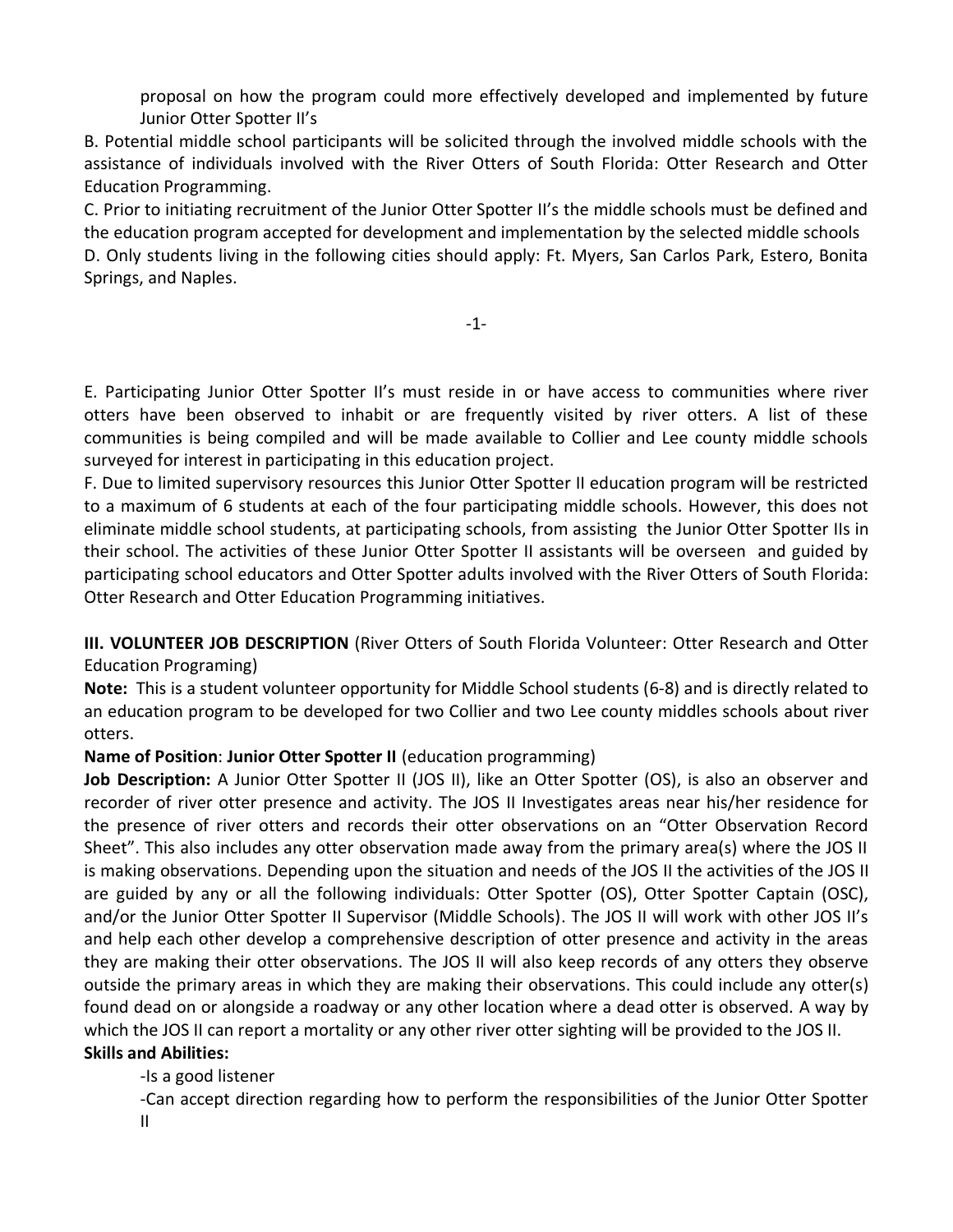-Can work with minimal supervision

-Can ask questions of individuals who may have observed river otters and take notes on what the contact has observed

-Can take notes on any river otter deaths observed either on or near a roadway or any other location and notify the appropriate individual for the recovery of the dead otter(s).

-Knows how to or can learn how to use binoculars

-Must be able to maintain written records of observations made on otters and transcribe this information onto a form entitled "Otter Observation Record Sheet" (to be provided)

-It would be of value to have basic computer skills and can: send and receive emails, download emails and email attachments and print attachments

-2-

#### **Equipment and Supplies Needed:**

-Must have access to a pair of binoculars (50 power pair would be best)

-It would be of value to have access to a computer and printer

-It would be of value to have access to a photocopy machine and paper

-It would be of value to have access to digital camera other than one on a cellphone -Should have a "Smart Phone"

### **IV. The Role of the Education Volunteer and the Available Education Volunteer Positions**

A. The Role of the Education Volunteer: The role of the education volunteer is to assist in the development of and to present school and community outreach education programs about river otters.

B. Available Education Volunteer Positions: The education programs, developed and implemented by the River Otters of South Florida: Otter Research and Otter Education Programming, are dependent upon people willing to donate their time to help some cause or activity that interests them. The education assistance provided by these volunteers must be organized in a way that maximizes the potential success of an education program. A volunteer must know the responsibilities and the requirements of being a volunteer. These responsibilities and requirements are conveyed in job descriptions. A brief overview of each job description is listed below.

1. Otter Lecturer I (School Outreach): Presents education programs about river otters to middle school and high school students and helps develop, write, and edit the content of these programs

2. Otter Lecturer II (Community Outreach): Presents education programs about river otter to community organizations, Home Owners Associations, businesses, and other groups requiring a program to highlight their meetings

3. Junior Otter Spotter II Education Manager (Middle Schools): Works with the Florida Gulf Coast University (FGCU) Education Department and the science and math teachers and students at four local middle schools in southwest Florida (two in Lee and two in Collier county) to develop and implement a wildlife science research project at local middle schools. Works

with all four middle schools implementing this Science Education Program for Middle Schools and the volunteer Junior Otter Spotter II Supervisor (Middle Schools) at each of the participating schools. The opportunity for assuming this position by a graduate student may